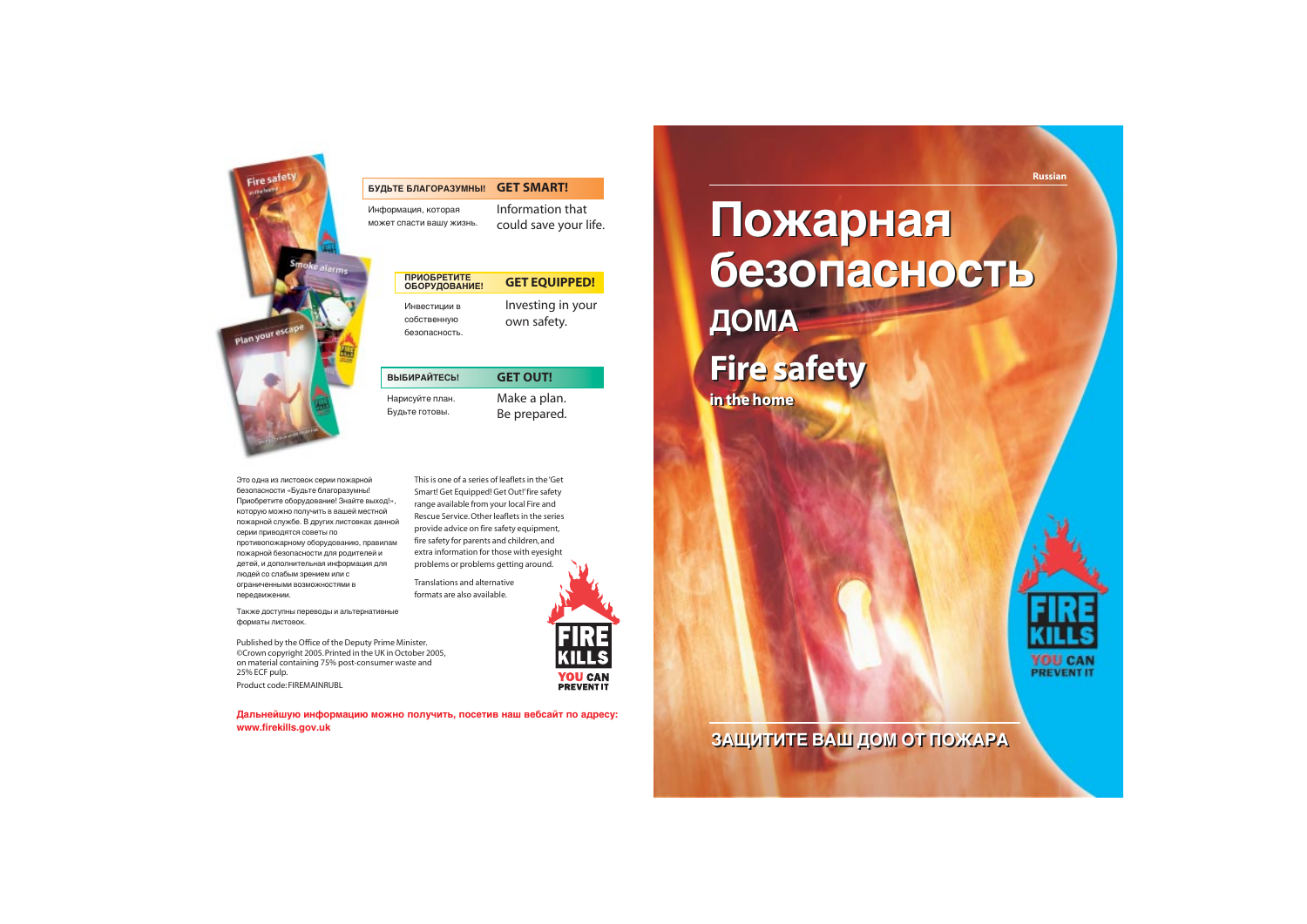# **Fire safety – the essentials**

**Too busy to think about fire safety? Ask anyone who's suffered a house fire if fire safety's a waste of time and they'll tell a different story.**

# **Keep your home and family safe from fire.**

Read this leaflet and use the 'home check' section to remind yourself of the fire safety basics.

# Пожарная безопасность **– ÓÒÌÓ'˚**

**Вы слишком заняты, чтобы задумываться О ПОЖАРНОЙ безопасности?** 

Спросите любого, кто пережил пожар. **является ли пожарная безопасность бесполезной тратой времени, и услышите** COBCEM *MHOE.* 

#### Берегите ваш дом и семью от пожара.

Прочтите эту листовку и используйте раздел «Проверка дома», чтобы вспомнить основы пожарной безопасности.

#### Реальная жизнь – поводы для бездействия убивают



21 августа 2001 года возник пожар в доме семьи Грэм. Семья спала. Энн и Майкл Грэм спаслись. Оба их ребенка, Эми (трех лет) и Джош (пяти лет), погибли. Семья Грэм

думала о пожарной безопасности. Они установили сигнализаторы дыма на верхней и нижней лестничных площадках, но не проверяли аккумуляторные батареи.

Давно ли Вы проверяли батареи сигнализаторов дыма?

On 21 August 2001 there was a fire in the home of the Graham family. The family were asleep. Anne and Michael Graham got out alive.Their two children, Amy (age three) and

Josh (age five), didn't.The Graham family had thought about fire safety.They'd fitted smoke alarms in the downstairs and upstairs landings, but they didn't check the batteries.



#### **Real life – excuses kill**



**Have you tested your smoke alarm batteries recently?**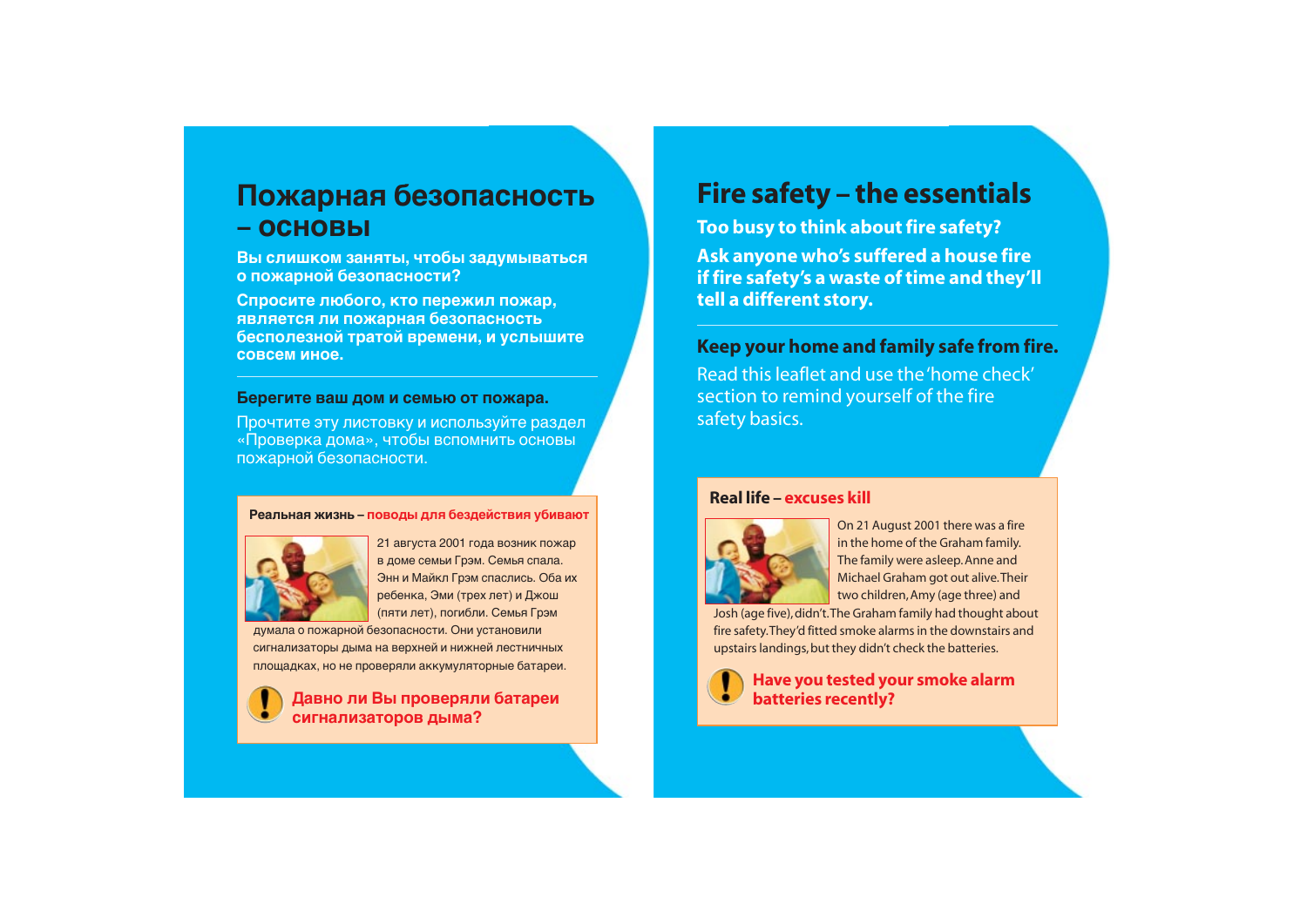# СИГНАЛИЗАТОР ДЫМА

Сигнализатор дыма - устройство предупреждения, которое обнаруживает дым на самых ранних стадиях пожара. Это дает Вам жизненно необходимое дополнительное время для спасения.

• Сигнализатор дыма стоит всего 5 фунтов стерлингов, и Вы можете приобрести его в универсамах и в магазинах на главных улицах. При покупке сигнализатора дыма рассмотрите возможность приобретения устройств, рассчитанных на 10 лет, которые могут стоить на несколько фунтов дороже, но не будут требовать частой замены батарей.

• Установите сигнализатор дыма на каждом этаже своего дома, лучше всего на потолке прихожей или лестничной площадки. Не устанавливайте сигнализатор дыма в кухне, где он может сработать случайно.



||黑

Сигнализаторы дыма

**Battleto AOMA N** Derynapho

Установите его на каждом этажи

спасают жизни!

проверяйте батареи

- 
- Вы можете купить сигнализатор дыма, снабженный «кнопкой выключения», чтобы иметь возможность отключить сигнал тревоги при ошибочном срабатывании.
- Проверяйте батареи раз в неделю.



Жизненно важно проводить техобслуживание сигнализаторов дыма.

#### **SMOKE ALARMS**

A smoke alarm is a warning device that detects smoke at the earliest stages of a fire. This gives you vital extra time to escape.

- and test batteries regularly
- Smoke alarms cost as little as £5 and you can get them from supermarkets and in high-street stores. If you are buying a smoke alarm, consider getting a 10 year alarm, which may cost a few pounds more but will not require frequent battery changes.
- Fit a smoke alarm on every floor of your home, ideally on the hallway or landing ceilings. Don't put a smoke alarm in the kitchen where it can be set off accidentally.



- You can buy smoke alarms fitted with a 'hush button' so you can silence the alarm if it goes off by mistake.
- Always test the batteries once a week.



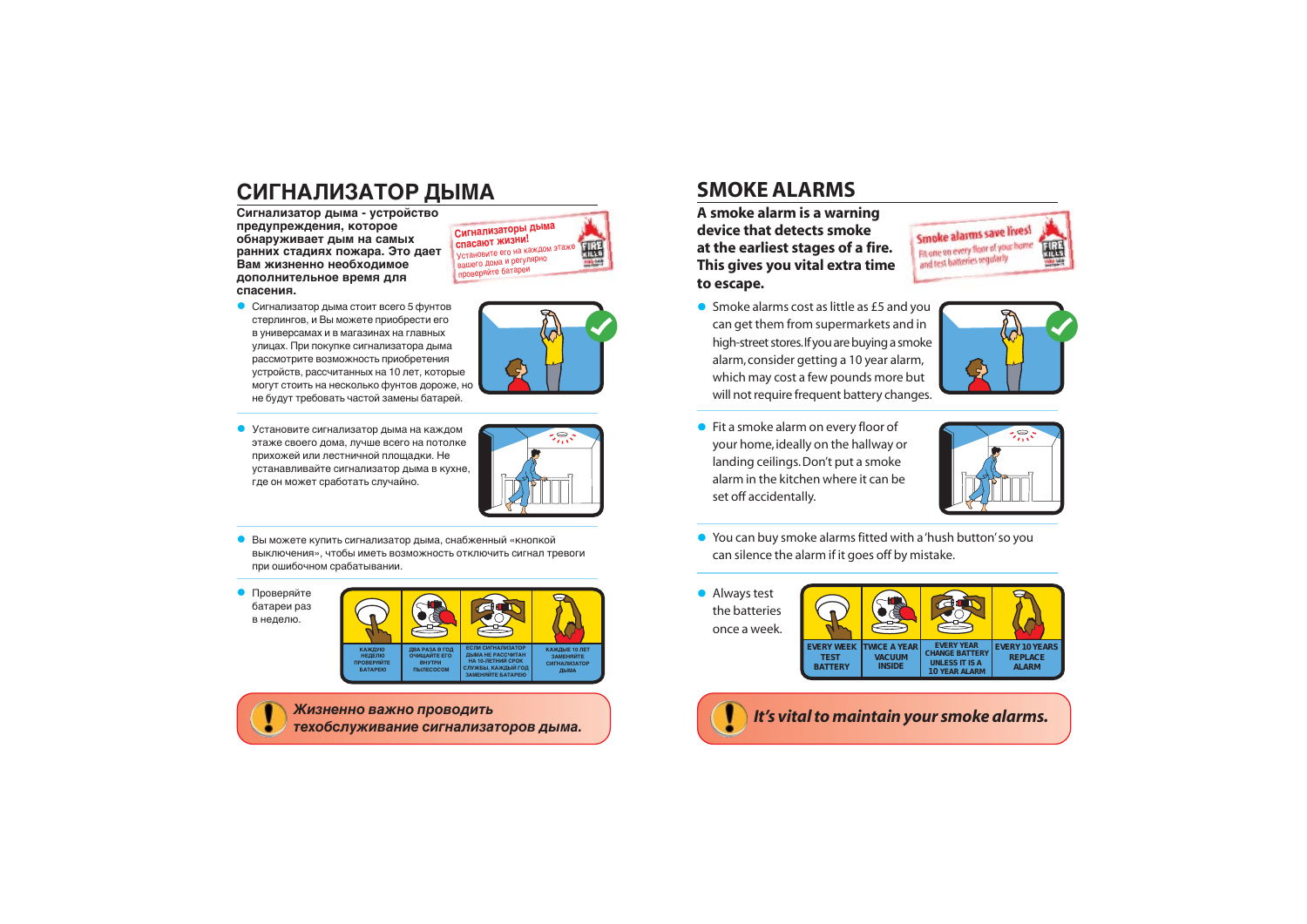# БЕЗОПАСНОСТЬ НА КУХНЕ

- Не держите электрические провода и легковоспламеняющиеся предметы, такие как кухонные полотенца и кухонные перчатки, и не ходите в свободной одежде вблизи плиты и тостера.
- Содержите духовку, тостер, конфорки плиты и гриль в чистоте. Наросший слой крошек и жира легко может загореться.
- Не допускайте попадания воды на электрические кабели и бытовые приборы.
- Почему бы не хранить на кухне огнезащитное одеяло? Его можно использовать, чтобы набросить на того, на ком загорелась одежда, или загасить небольшой пожар.



Не оставляйте еду без присмотра во время приготовления.

Пожар начинается тогда, когда ослабляется Ваше внимание.

- Если Вы жарите продукты во фритюре, высушите их прежде, чем поместить в горячее масло. Если масло начинает дымить, выключите нагрев и оставьте кастрюлю охладиться.
- Никогда не заполняйте посуду для картофельных чипсов маслом более чем на одну треть.



• Удостоверьтесь, что ручки кастрюли не выступают за пределы конфорки.



- Keep electrical leads and items which can catch fire easily, such as tea towels, oven gloves and loose clothing, away from the cooker and toaster.
- Keep the oven, toaster, hob and grill clean. A build-up of crumbs, fat and grease can easily catch fire.
- Keep electrical leads and appliances away from water.
- Why not keep a fire blanket in the kitchen? You can use it to wrap around someone whose clothes have caught fire or to smother a small fire.

# Don't leave cooking unattended. Fire starts when your attention stops.

- If you deep-fry food, dry it before you put it in the hot oil. If the oil starts to smoke, turn off the heat and leave the pan to cool.
- Never fill chip pans more than one-third full of oil.



- Don't use matches or lighters to light gas cookers. Spark devices are safer.
- Make sure saucepan handles don't stick out from the hob.



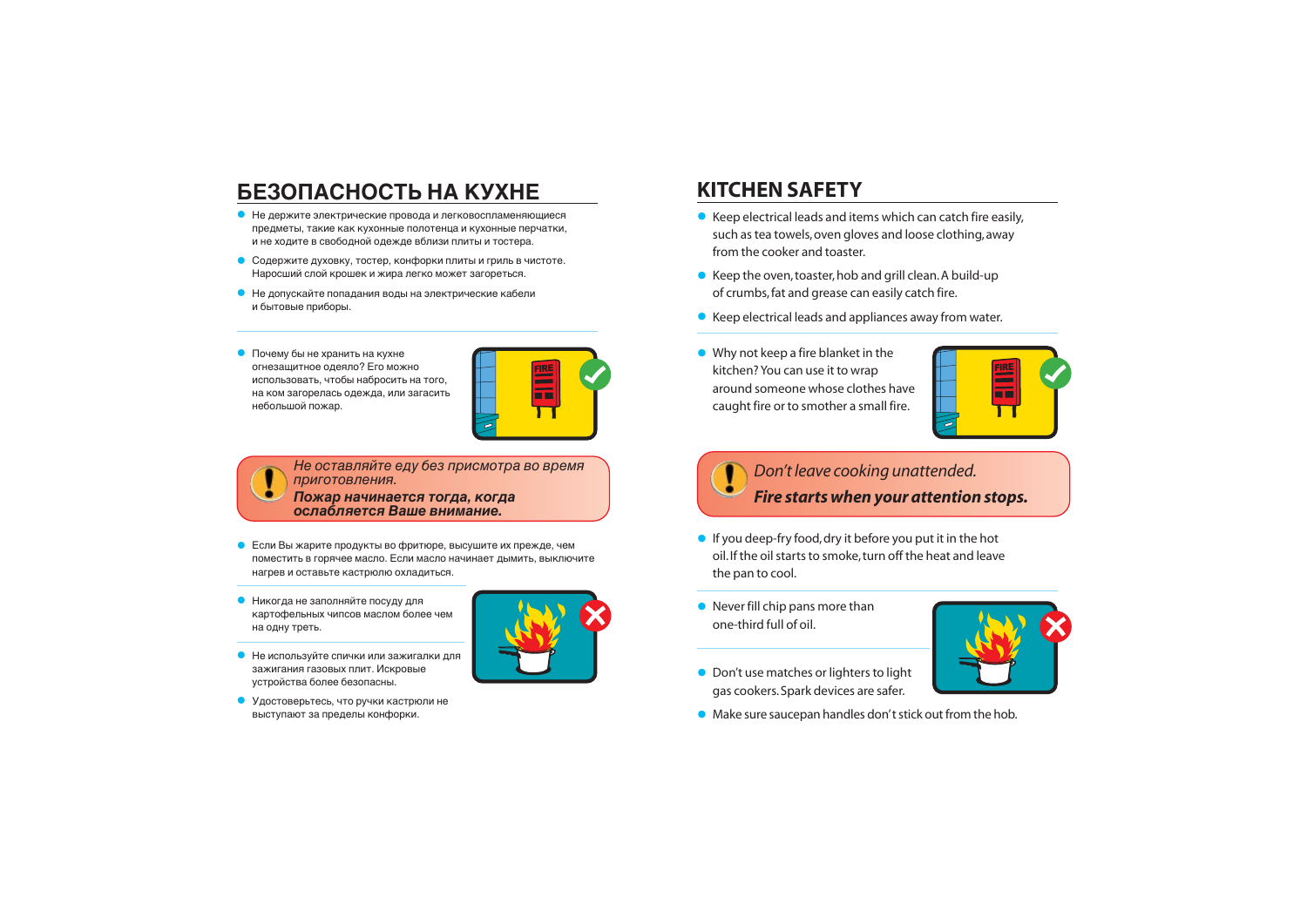#### Что делать, если загорелась кастрюля?

Не рискуйте. Выведите всех из дома и вызовите пожарную службу.

- Выключите нагрев, если это безопасно. Не двигайте кастрюлю.
- Никогда не лейте воду на кастрюлю.



## What if a pan catches fire?

Don't take risks. Get everyone out of your home and call the Fire and Rescue Service.

- Turn off the heat if it's safe to do so. Don't move the pan.
- $\bullet$  Never throw water over the pan.



#### ЕСЛИ ВОЗНИК ПОЖАР

Выбирайтесь Оставайтесь снаружи И звоните



**IF THERE'S A FIRE... Get Out** 



#### Не рискуйте

Безопасных пожаров не бывает. Лучше предотвратить пожар, чем его тушить. Тушение пожара это работа, которую лучше всего поручить профессиональным пожарным.

# Don't take risks

There is no such thing as a safe fire. It's better for you to prevent fire than to fight it. Tackling fire is a job best left to professional firefighters.



# **Stay Out<br>and Call**

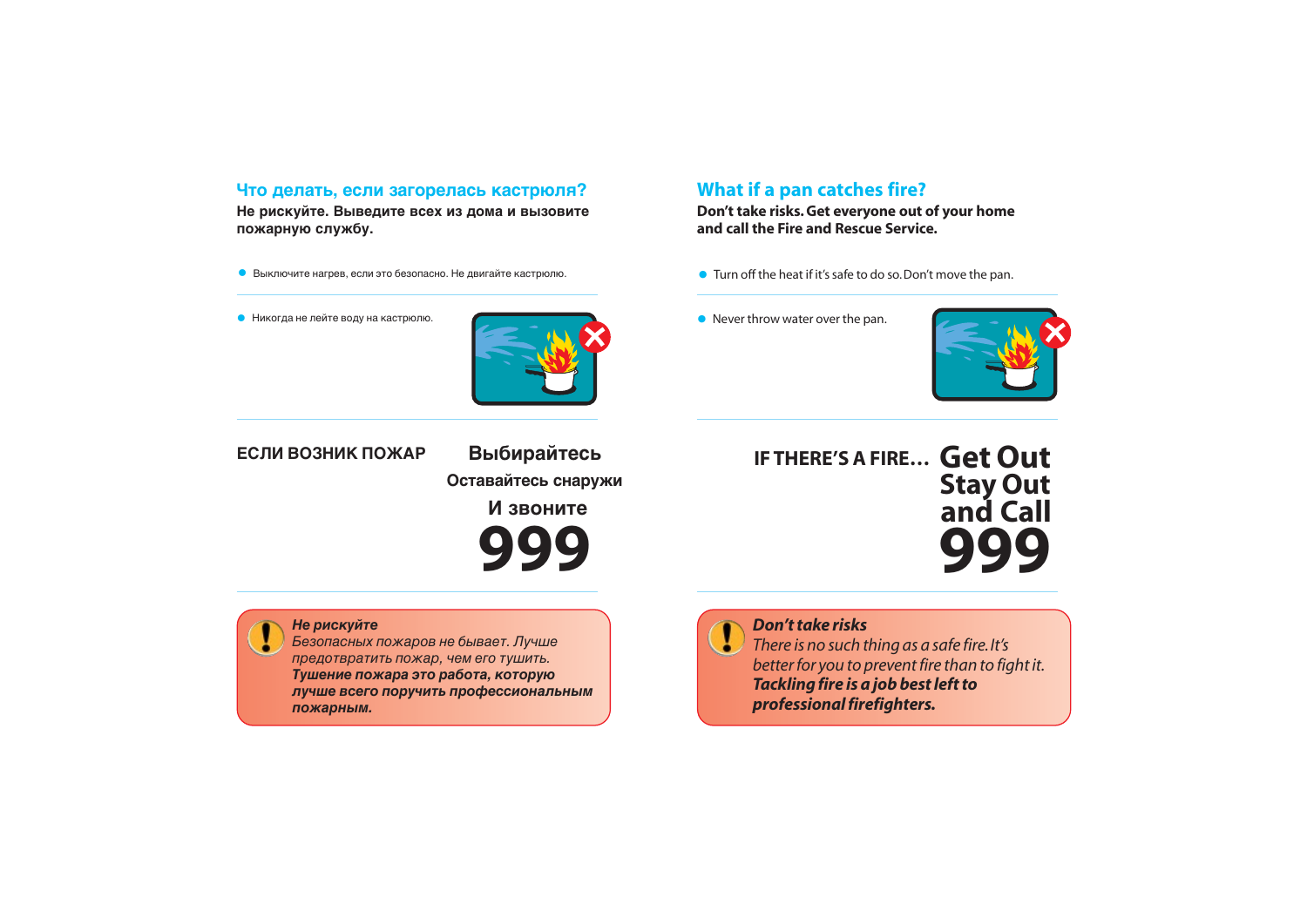# **ЭЛЕКТРООБОРУДОВАНИЕ**

 $\mathbf{r}$ 

#### Разъемы и кабели

 $\bullet$  Проверьте максимальный ток. на который рассчитан плавкий предохранитель в вилке.



• Если необходимо

использовать переходник, пользуйтесь тем, который имеет плавкий предохранитель, и не допускайте полную нагрузку более 13 ампер. Будьте внимательны! Один только чайник потребляет 13 ампер.

- Не прокладывайте кабели под коврами или циновками.
- Обращайте внимание на признаки ослабления проводки и дефектных разъемов, такие как следы оплавления или искрение.
- Замените любые изношенные или обмотанные изолентой кабели и выводы.



Если Вы не используете электрические приборы, отключите их от сети.

• Не перегружайте штепсельные розетки - используйте по одной вилке в розетке.



# **ELECTRICS**

#### **Plugs and cables**

 $\bullet$  Check the maximum amps that the fuse in the plug can handle.



- If you have to use an adaptor, use one which has a fuse and keep the total output to no more than 13 amps. Watch out! A single kettle uses 13 amps alone.
- Don't put cables under carpets or mats.
- Check for signs of loose wiring and faulty plugs or sockets, such as scorch marks or flickering lights.
- $\bullet$  Replace any worn or taped-up cables and leads.



- 
- Don't overload sockets use one plug in each socket.





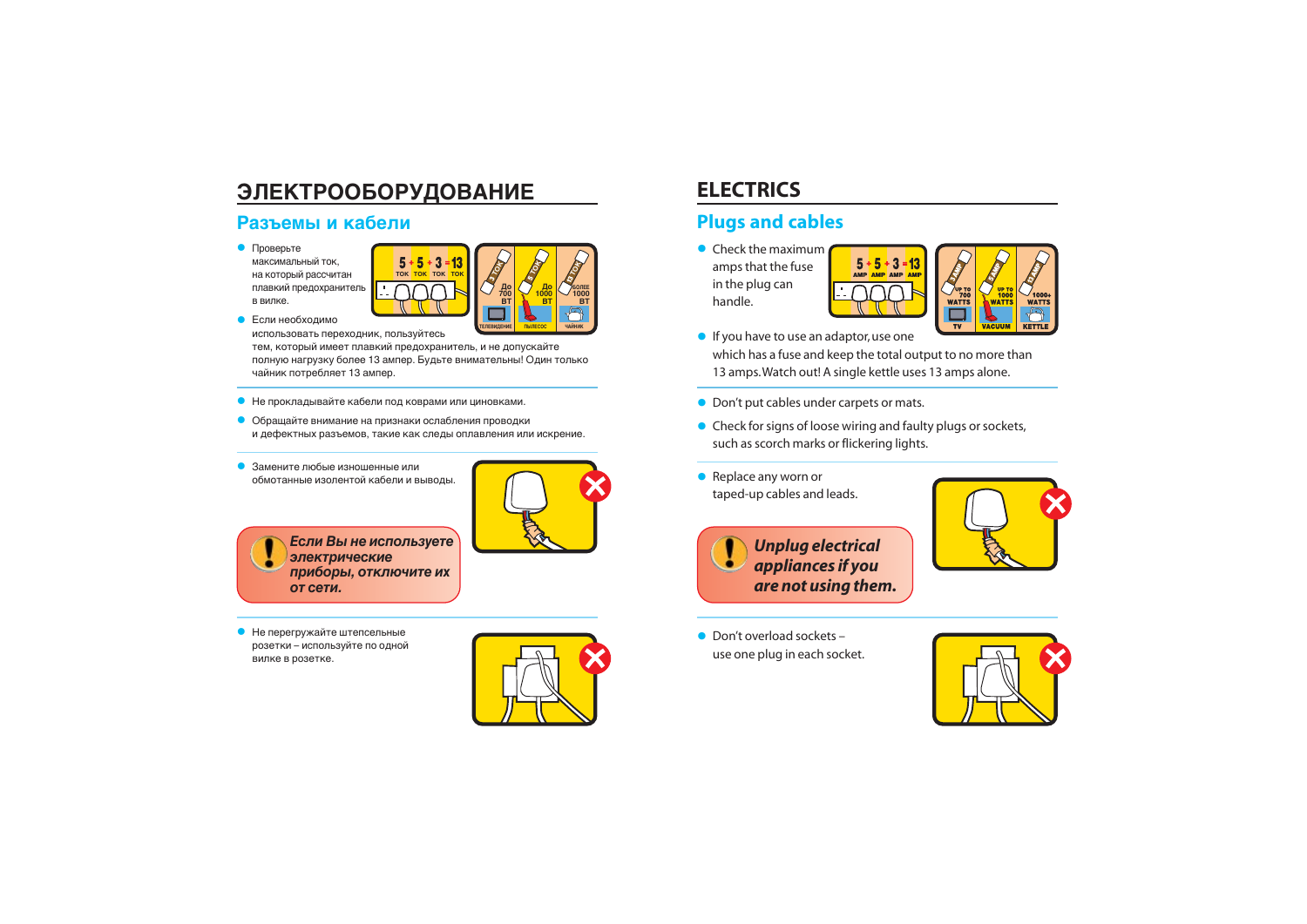#### Электрические одеяла

- Не оставляйте одеяла сложенными. Храните их развернутыми или скатанными, чтобы защитить внутреннюю проводку.
- Оставляйте одеяло включенным на всю ночь, только если оно снабжено термостатическим регулятором для безопасного ночного использования. В противном случае, отключите его от сети, прежде чем лечь в постель.

#### Портативные обогреватели

- Всегда размещайте обогреватели задней стенкой вплотную к стене и лицевой панелью в комнату. По возможности прикрепите их к стене, чтобы не допустить падения.
- Не устанавливайте обогреватели вблизи занавесок или мебели, и никогда не используйте их для сушки одежды.

#### **Electric blankets**

- Don't leave blankets folded. Store them flat or rolled up to protect the internal wiring.
- Only leave a blanket switched on all night if it has thermostatic controls for safe all-night use. Otherwise, unplug it before you get into bed.

#### **Portable heaters**

- Always position heaters so they are backed up against a wall, facing into the room. If possible, secure them to the wall to stop them falling over.
- Don't place heaters near curtains or furnishings and never use them for drying clothes.









#### **Lights**

• Don't position lights and bulbs near curtains and other fabrics.



# **90 CM**

#### **Освещение**

 $\bullet$  Не размещайте светильники и электрические лампы около занавесок и других тканей.

**Убедитесь, что Ваша мебель имеет МАРКИРОВКУ** пожаробезопасности.

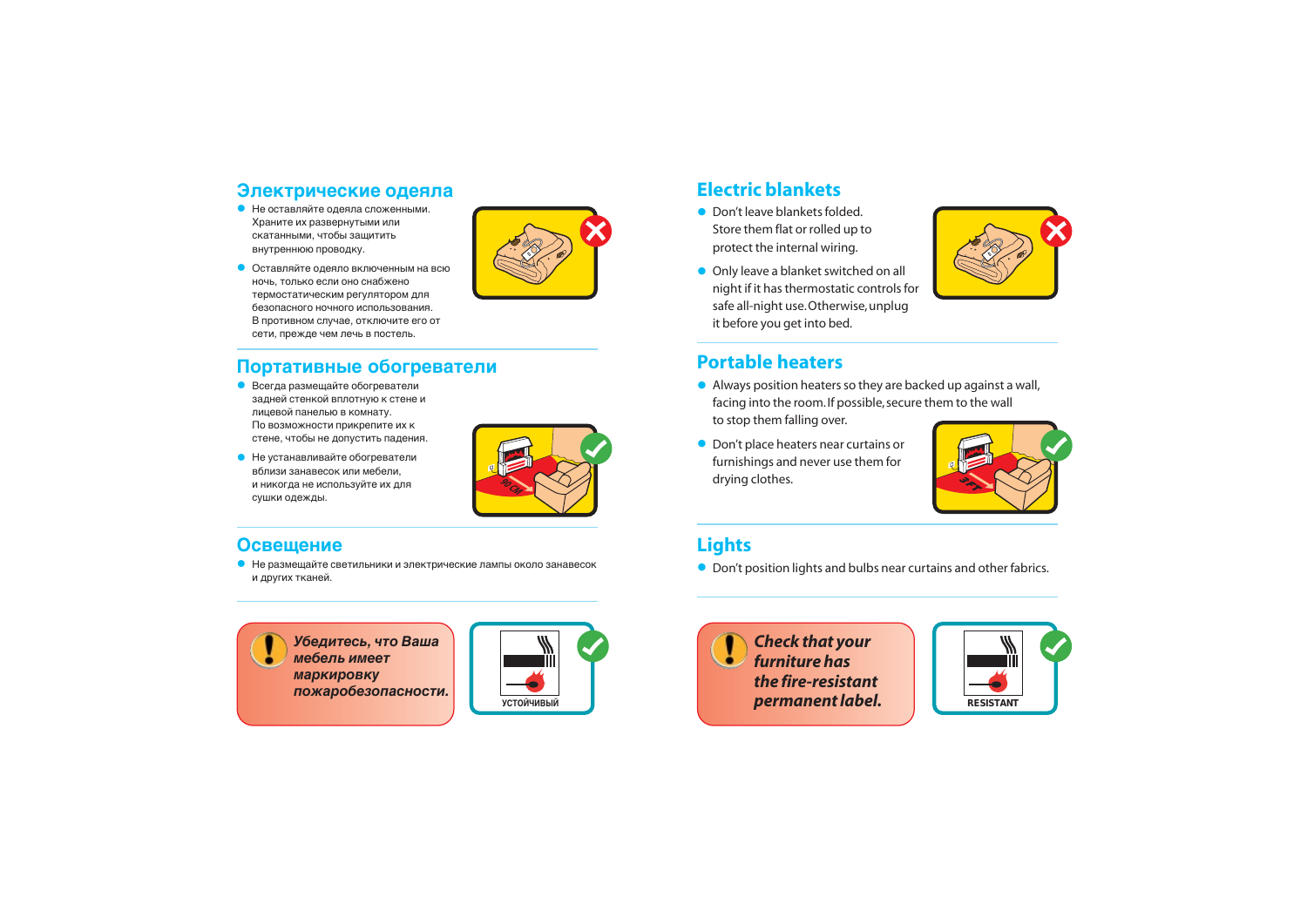# **СИГАРЕТЫ**

#### Каждые три дня кто-то умирает в результате пожара, вызванного сигаретой.

- $\bullet$  Будьте особенно осторожны при курении, если испытываете сонливость, принимаете отпускаемые по рецепту лекарства или выпили. Можно легко уснуть, не заметив, что сигарета еще горит.
- Не курите в кровати. Вы можете легко уснуть и поджечь постельное белье.



Это горячее, чем Вы думаете - температура горения сигареты может превышать 700°С.

- $\bullet$  Всегда используйте надлежащие пепельницы.
- Затушив сигарету, убедитесь, что она действительно погасла.



• Будьте ответственны, храните спички и зажигалки вне досягаемости детей.





• Take extra care smoking if you're drowsy, taking prescription drugs or if you have been drinking.It's too easy to fall asleep and not notice that a cigarette is still burning.



• Don't smoke in bed. It's too easy to fall asleep and set bedding on fire.

## **CIGARETTES**

#### **Every three days someone dies from a fire caused by a cigarette.**

• Take responsibility and keep matches and lighters out of reach of children.







#### *It's hotter than you think – cigarettes can burn at temperatures of over 700ºC.*

- Always use proper ashtrays.
- Make sure when you put out a cigarette, it is really out.

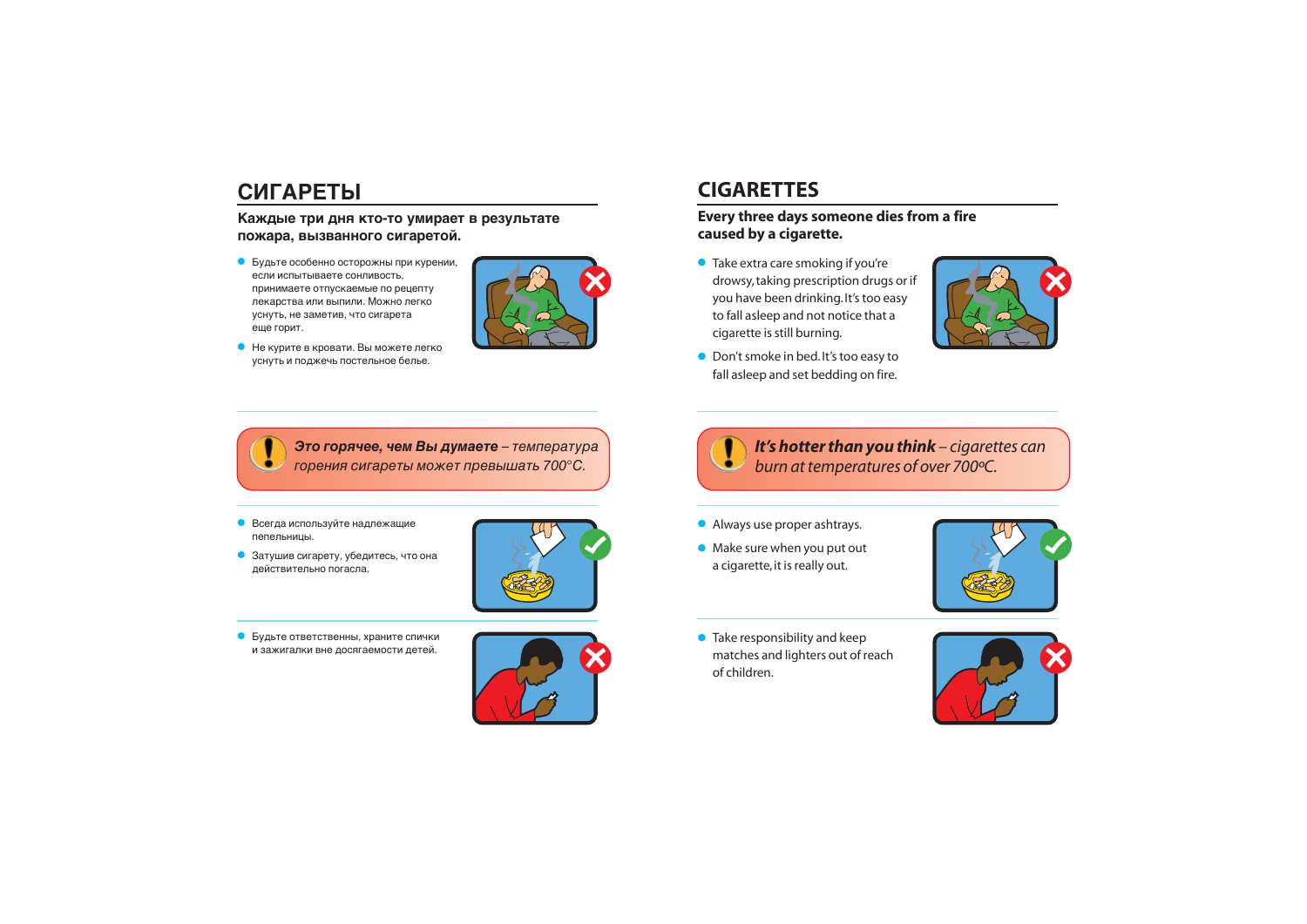## СВЕЧИ

#### Относитесь к зажженным свечам, как к любому другому источнику огня.

- е оставляйте их без присмотра.
- Ночью полностью тушите их.



• Не ставьте свечи вблизи легковоспламеняющихся предметов, таких как мебель, ткани, занавески и так далее.



• Свечи и чайные фонарики могут расплавить пластмассовые поверхности, такие как корпус телевизора или ванна. Всегда ставьте их на термостойкую поверхность.



Стоит только на мгновение отвлечься и может начаться пожар - Ставьте зажженные свечи вне досягаемости детей и домашних ЖИВОТНЫХ.

# **CANDLES**

#### Treat lighted candles as you would any other flame.

- Don't leave them unattended.
- Put them out completely at night.



• Keep candles away from anything that can catch fire, like furnishings, fabrics, curtains and so on.



• Candles and tea lights can melt plastic surfaces like the tops of televisions and bath tubs. Make sure you always place them on a heat resistant surface.



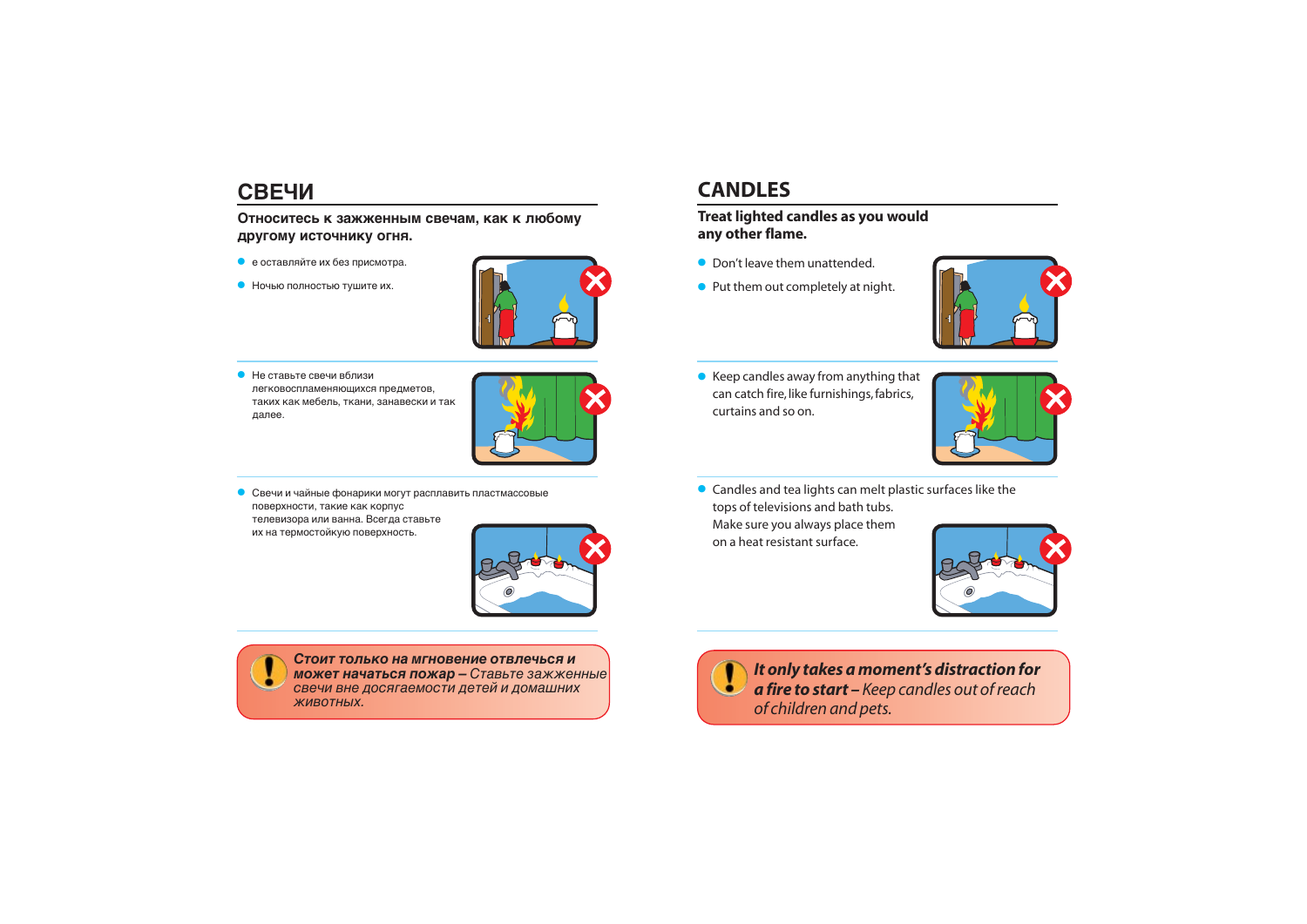# **БУДЬТЕ ГОТОВЫ**

- **заранее подготовьте план**
- Убедитесь, что вся Ваша семья знает, что делать в случае пожара и как безопасно выйти.
- $\bullet$  Наметьте пути выхода и не загромождайте их.



- **•** If there is smoke, keep low where the air is clearer.
- Try and keep calm. Get everyone out as quickly as possible – don't waste time investigating or rescuing valuables.



- Don't run around.
- Lie down and roll around.
- Smother the flames with a heavy material, like a coat, blanket or a fire blanket if there is one near.
- Make sure all your family know what to do in a fire and how to escape safely.
- Plan your escape routes and keep your exits clear.



• Keep door and window keys handy.

#### **What to do if a fire starts**

#### **If your clothes catch fire…**











#### Что делать, если начался пожар

- $\bullet$  В случае задымленности, держитесь ниже, где воздух чище.
- Приложите усилия к сохранению спокойствия. Выведите всех из помещения как можно быстрее – не тратьте время понапрасну на выяснение обстановки или спасение ценностей.



#### Если на Вас загорелась одежда...

- $\bullet$  He бегайте.
- $\bullet$  Ложитесь на пол и перекатывайтесь с боку на бок.
- $\bullet$  Загасите пламя тяжелым материалом, например, пальто, одеялом или огнезащитным одеялом, если оно имеется поблизости.









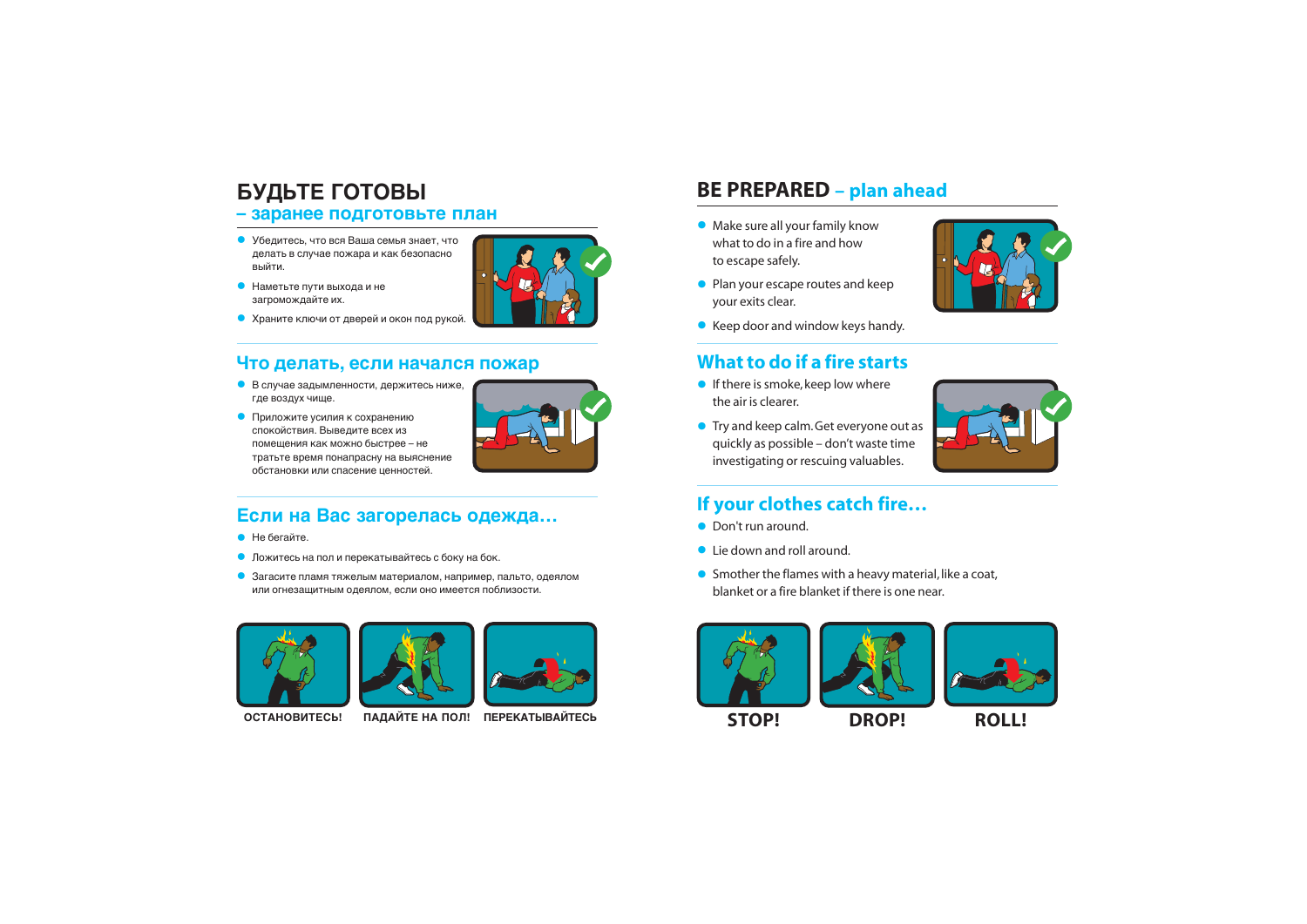#### Если запасные выходы заблокированы...

 $\bullet$  Если Вы не можете открыть окно $$ разбейте стекло в нижнем углу. Полотенцем или одеялом обезопасьте зазубренные осколки стекла.



- $\bullet$  Если Вы находитесь на первом или втором этаже, вылазьте через окно. Используйте постельное белье, чтобы смягчить падение и спуститься. Не прыгайте!
- Если Вы не можете выйти, соберите всех в одной комнате, предпочтительно с окном и телефоном. Заткните постельное белье вокруг двери, чтобы предотвратить доступ дыма.



• Звоните 999, как только выберитесь из здания. Воспользуйтесь мобильным телефоном или телефоном соседей.





Не возвращайтесь внутрь ни по какой причине. Дожидайтесь пожарную службу **СНАРУЖИ** 

• If you can't get out, get everyone into one room, preferably with a window and a phone. Put bedding round the door to block smoke.



• If you're on the ground or first floor, go out of a window. Use bedding to cushion your fall and lower yourself. Don't jump!



#### **If escape routes are blocked…**

• If you can't open the window  $$ break the glass in the bottom corner. Make jagged edges safe with a towel or blanket.





• Call 999 as soon as you are clear of the building. Use a mobile or a neighbour's phone.

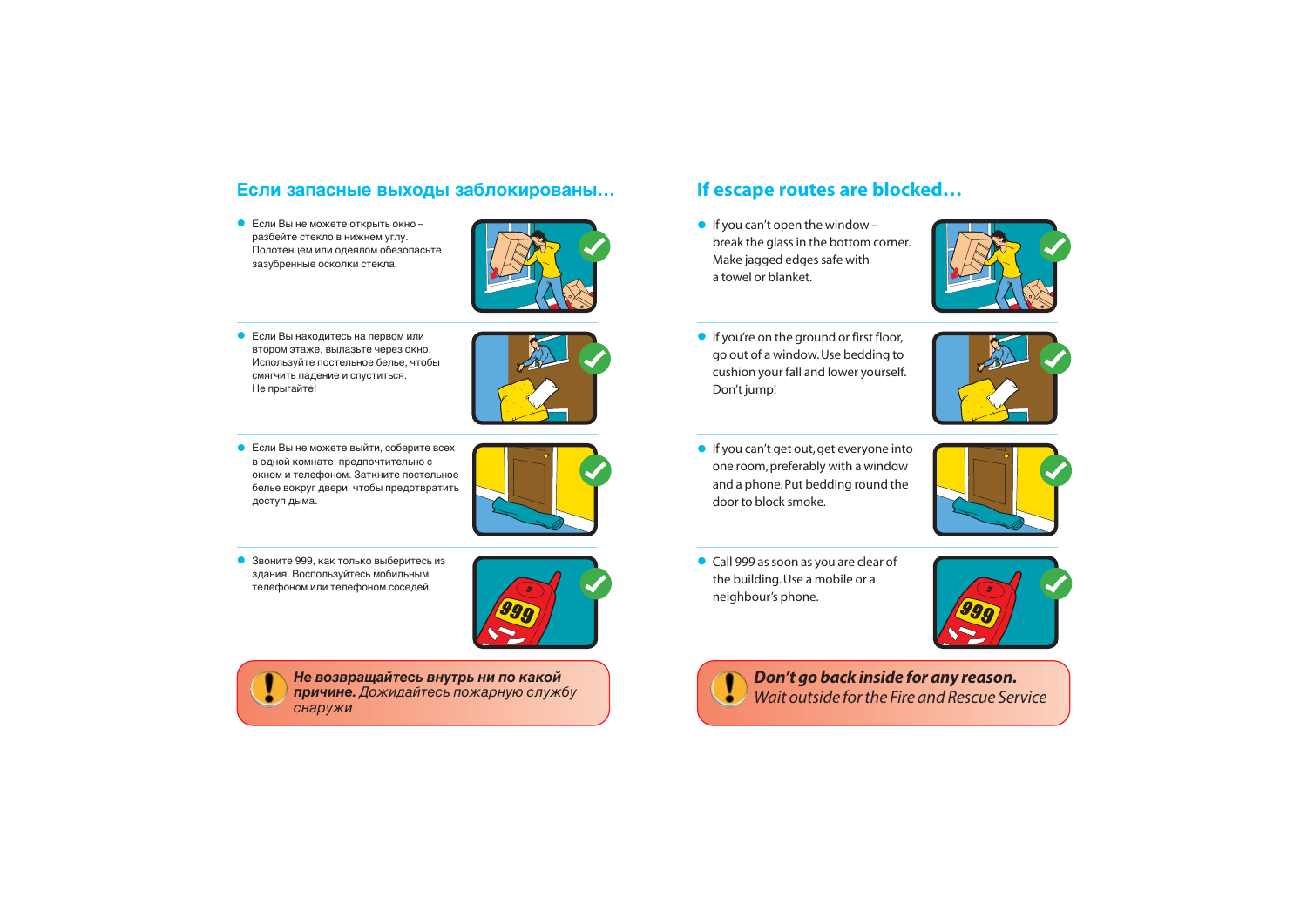#### Для получения дополнительной информации обо всех аспектах пожарной безопасности, включая:

- $\bullet$  советы для людей с ограниченными возможностями
- $\bullet$  информация для родителей и опекунов
- $\bullet$  игры и ресурсы для детей и молодежи
- $\bullet$  обновление информации о проводимой кампании
- $\bullet$  клипы телевизионных рекламных роликов
- $\bullet$  советы на 16 языках
- $\bullet$  информация о вашей местной пожарной службе

пожалуйста, посетите www.firekills.gov.uk

|                                                          | fields<br>Accelerat.<br><b>Alling</b><br><b>Altri Andr</b><br><b>Examples</b><br>North                                                                                                                                                                                                            | <b>Fire Sefero</b><br>1122233                                                                               |  |  |
|----------------------------------------------------------|---------------------------------------------------------------------------------------------------------------------------------------------------------------------------------------------------------------------------------------------------------------------------------------------------|-------------------------------------------------------------------------------------------------------------|--|--|
| <b>THE STATE</b>                                         | Protect Yourself & Your Home                                                                                                                                                                                                                                                                      |                                                                                                             |  |  |
| Text-only Vietzard<br>Voet Local Fire & 4                | Smake Alarm Haintenance Campaign<br>Check batteries once a week. Homenday - push the button.<br>not your look!                                                                                                                                                                                    | <b>Pire Safety Code</b><br>Get Smart !                                                                      |  |  |
| The Fire Service a<br><b>Carichington</b>                | Etarting in January, another tracks starrs Maintenance Campaign will<br>remind people - through TV, radio and grees advertising - of the need<br>to check their amake alarma regularly.                                                                                                           | <b>BE Cooking Sarate</b><br><b>B. Employ Leich</b><br><b>B. Carolin Eaton</b><br><b>BE Electronic Letch</b> |  |  |
| TV Aburtowners: 4<br>LE Top Safety Tisk a                | Fitting a smoke alarm is the simplest step you can take to neduce the<br>risk of fire. Around BOS, of homes near have a smalle alarm, but<br>Base's as post is keying one if it doesn't work. In 2002, firefighters<br>is breaking to traine adjacenced over 5,000 accidental house fires referre | <b>In Cololisate Sales</b><br><b>Chris True Howy</b><br><b>B Leinen Eately</b>                              |  |  |
| <b>Helpful Links 4</b><br>Farlanys in<br>Fire Prevention | alarms were fitted but failed to wick.<br>A faw simple steps can save lives:<br>It Get into the reating of checking the battery ance a week.                                                                                                                                                      | Get Equipped<br><b>M. S. Bridge All Artist</b><br><b>Cia Fotenico</b>                                       |  |  |
| murket 4<br>Search 4<br>Stetrap 4                        | I Replace the battery enery tuelite reprilho, unless it is a text year.<br>alares.<br>> Replace the whole graphs alarm every ten nears.                                                                                                                                                           | <b>Get Out 1</b><br>Time Economic Adam                                                                      |  |  |
| Help 4                                                   | The eafety leaflet cantaining mare information in this area can be<br>found hare (Adobe Acrobat - 3594b).<br>More information on the nampoign can be found baco.                                                                                                                                  | <b>B</b> High Birn Goldon                                                                                   |  |  |

# Проверка дома

Вы можете предотвратить большинство пожаров в доме. Используйте приведенную ниже карту проверки дома, чтобы продумать меры пожарной безопасности в вашем собственном доме. Храните ее под рукой, как напоминание основных правил. Возможно, это выглядит просто как прописная истина, но может спасти вашу жизнь.



 $\chi$ 

Основа основ - не откладывайте на потом! Если Вы действительно обнаружили проблему, устраните ее немедленно.

#### Сигнализатор дыма

Сигнализатор дыма установлен на каждом этаже

Батареи сигнализатора дыма проверялись на прошлой неделе

Батареи сигнализатора дыма заменялись в прошлом году

#### Электрооборудование

К каждой розетке подключено не более одной вилки

Если используется переходник, все приборы, питающиеся от него, потребляют в общей сложности не более 13 ампер

Для каждого прибора используются плавкие предохранители с соответствующим номинальным значением

Нет ослабленной проводки или обмотанных изолентой кабелей и выводов

Нет никаких вилок или розеток со следами оплавления

#### **Основы безопасности на кухне**

Плита, тостер и противни гриля чистые

Электрические провода или огнеопасные материалы, такие как КУХОННЫЕ ПОЛОТЕНЦА ИЛИ ТРЯПКИ, НЕ НАХОДЯТСЯ Вблизи плиты и тостера

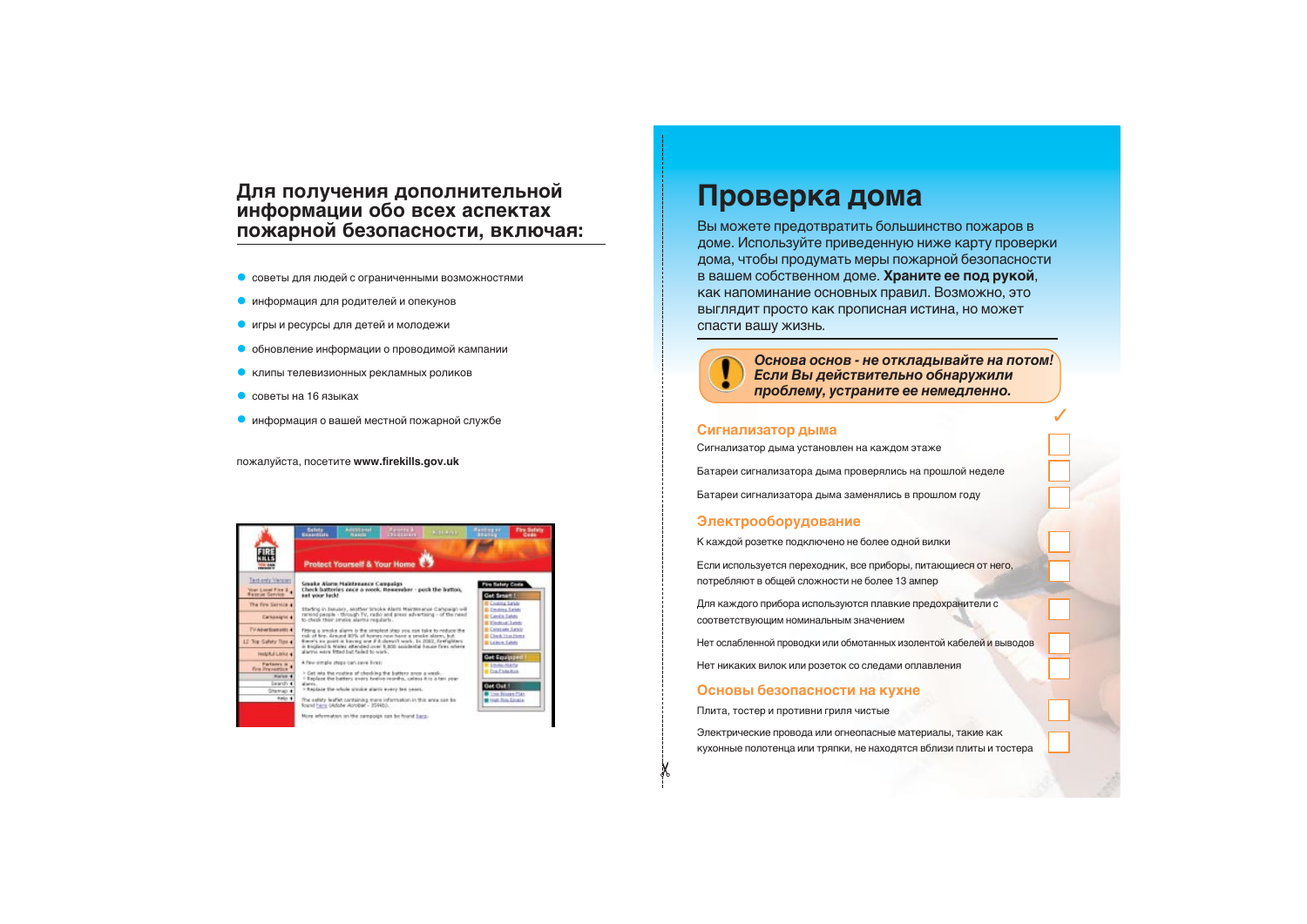#### Общие факторы опасности

Светильники не размещаются вблизи занавесок или других материалов, которые могут легко загореться

Спички или зажигалки находятся вне досягаемости детей

Вся обитая материей мебель имеет маркировку пожаробезопасности

Ночью вероятность умереть или получить травму в результате пожара **НАМНОГО ВЫШЕ – ВОЗЬМИТЕ ЗА ПРАВИЛО перед сном проверять безопасность** своего дома.

#### Последнее, что надо сделать перед сном

- Выключите и отсоедините от розетки неиспользуемые<br>• электрические приборы, если они не предназначены специально для постоянной работы подобно морозильнику или видеомагнитофону.
- Проверьте, что выключена плита.
- Не оставляйте стиральную машину включенной.
- $\bullet$  Выключите обогреватели и установите каминные решетки.
- Надежно затушите свечи и сигареты.
- Закройте внутренние двери, это замедлит распространение пожара.

# **Home check**

#### ериодические проверки и техобслуживание

Каждую неделю: - проверяйте батарею сигнализатора дыма.

- Каждый год: <sup>•</sup> заменяйте батарею сигнализатора дыма (если он не рассчитан на 10-летний срок службы);
	- проводите техобслуживание котла: и
	- проводите техобслуживание всех основных электрических приборов.
- Каждые 10 лет: заменяйте установленный сигнализатор дыма.

You can prevent most fires in the home. Use the home check list below to think about fire safety in your own home. **Keep it handy** as a reminder of the basics. It may seem like common sense, but it could save your life.



#### *The basics – don't wait until later! If you do spot a problem, put it right now.*

#### **Smoke alarms**

A smoke alarm has been fitted on every floor Smoke alarm batteries have been tested in the last week Smoke alarm batteries have been replaced in the last year

#### **Electrics**

There is no more than one plug in each wall socket If an adaptor is used, appliances running off it use no more than 13 amps in total

Fuses are the correct rating for each appliance

There are no loose or taped-up cables and leads

There are no plugs or sockets with scorch marks

#### **Kitchen essentials**

The cooker, toaster and grill pans are clean

Electrical leads or flammable materials, such as tea towels or cloths, are away from the cooker and toaster



✂

✓